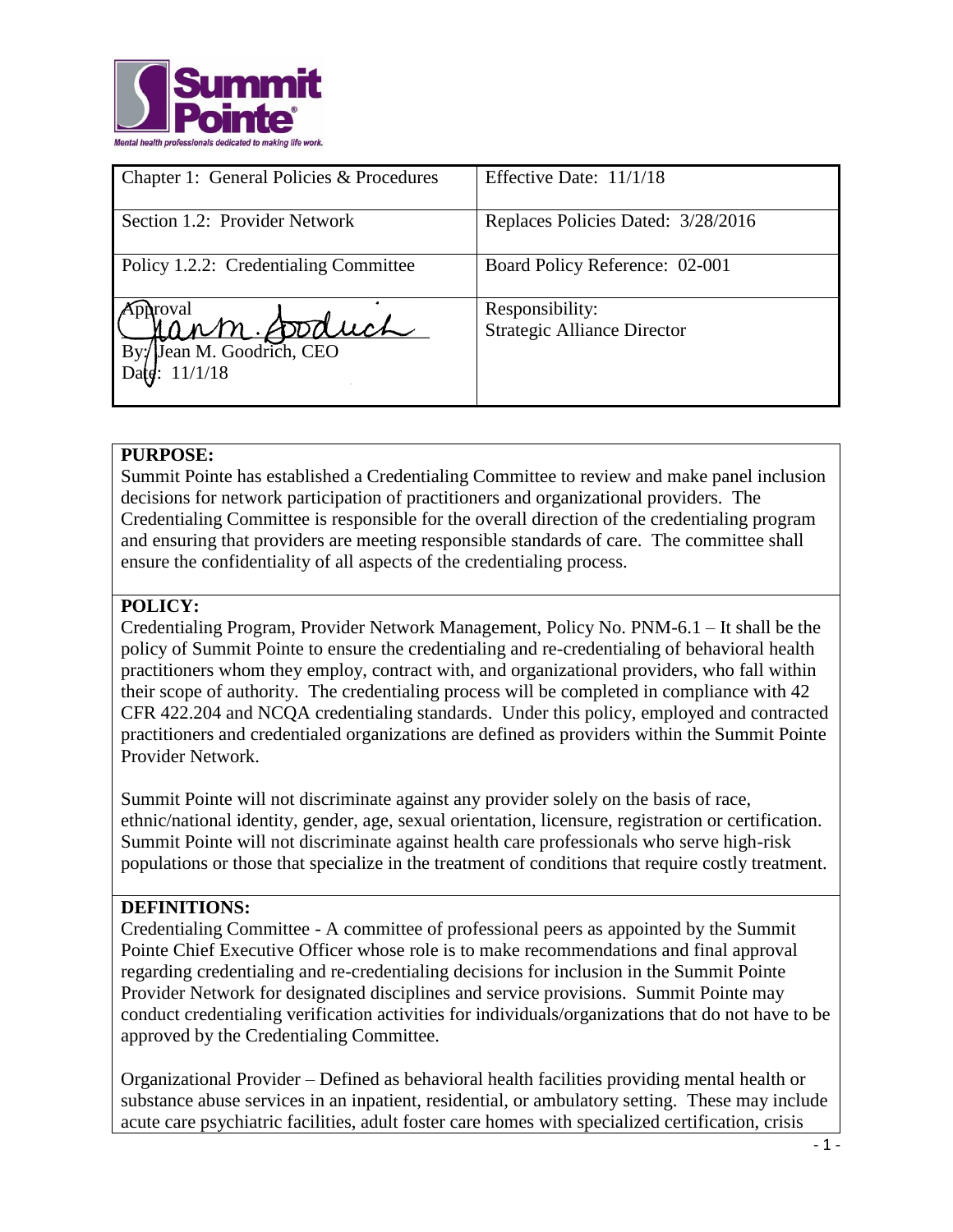residential providers, home health agencies, substance abuse residential and detoxification facilities and substance abuse outpatient facilities.

# **PROCEDURES / REQUIREMENTS:**

#### **I. Standards and Guidelines:**

The Credentialing Committee is comprised of professional peers as appointed by the Summit Pointe Chief Executive Officer. The committee's role is to make recommendations and communicate final approval regarding credentialing and recredentialing decisions to SWMBH for inclusion in the Provider Network.

**Committee Composition and Authority** – The Credentialing Committee will be composed of at least four (4) voting members:

- Medical Director
- Clinical Director or Clinical Lead Designee
- Director, Provider Network Management
- Performance Improvement Clinician
- At least one (1) additional network provider representative who has no other role in organization management.

Members of the Credentialing Committee are appointed by the Chief Executive Officer each fiscal year upon review of recommendations of the Medical Director and Clinical Director.

The Medical Director, or his/her designee, will serve as Chairperson responsible for conducting meetings of the Committee, as well as its other activities. The Medical Director is responsible for oversight of the clinical aspects of the credentialing program.

The Credentialing Committee has final authority to:

- Approve or disapprove credentialing and re-credentialing applications by providers for organization/network participation status, or
- Delegate such authority to the Medical Director for approving clean applications provided that such designation is documented.

# **Credentialing Committee Roles and Responsibilities –**

- Responsible for reviewing and recommending approval to Senior Leadership for credentialing policies and procedures annually.
- Will discuss whether providers are meeting reasonable standards of care.
- Will have access to appropriate clinical peer input when discussing standards of care for a particular type of provider.
- Will meet no less than quarterly to fulfill its responsibilities and more often when necessary. The dates and locations are to be determined by the Committee.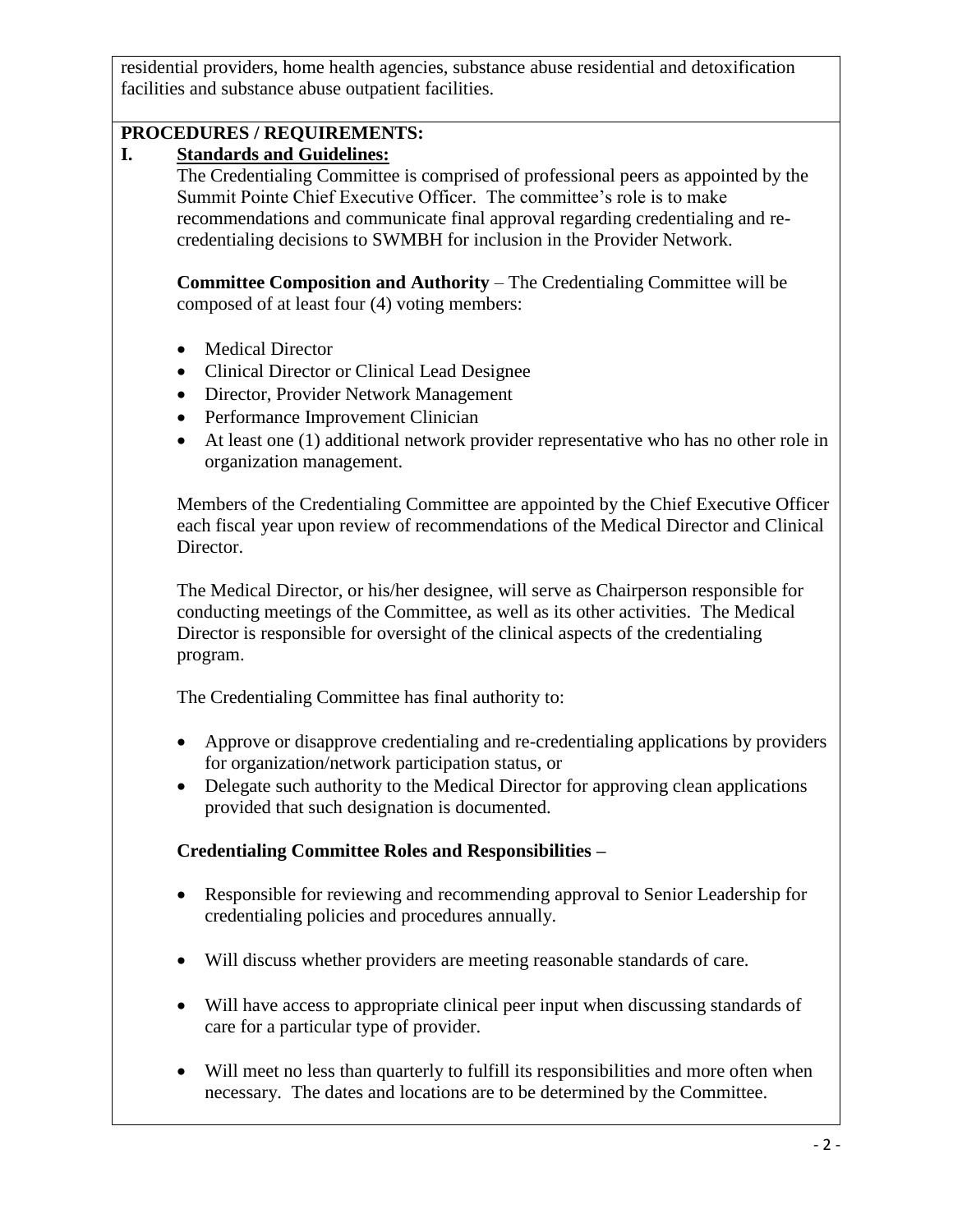- Will maintain minutes of all Committee meetings and document all actions taken by the Committee.
- Will submit a list of approved credentialed providers each time the Credentialing Committee meets to SWMBH.
- Provides guidance and overall direction of the credentialing program.
- Evaluates and reports to the Summit Pointe Senior Leadership and SWMBH on the effectiveness of the credentialing program at least annually.
- Staff will be designated to coordinate the Committee meetings. This individual will also assure that minutes of all Committee meetings will be maintained and all actions taken by the Committee will be documented.
- Each Credentialing Committee Member will have one (1) equal vote.
- All recommendations will pass by simple majority.
- At least one half of the representatives plus one must be present at a Committee Meeting in order to pass. In situations where a quorum of at least three (3) voting members is not possible, the absent members may review all materials outside of the designated meeting time and provide their vote. These situations will be documented and final decision identified by the Medical Director.
- Summit Pointe will not discriminate against any provider solely on the basis of race, ethnic/national identity, gender, age, sexual orientation, licensure, registration or certification. Summit Pointe will not discriminate against health care professionals who serve high-risk populations or those that specialize in the treatment of conditions that require costly treatment.
- To ensure non-discrimination, all provider credentialing exception files will be presented to the Credentialing Committee as "blind files" having removed the provider's name. Summit Pointe will utilize identification number to protect provider identities.
- Any terminated providers will be presented to the Performance Improvement Team to track any discrimination in the credentialing and re-credentialing process.

**Credentialing Program Oversight** – The Credentialing Committee has been assigned specific authority and responsibility for the Credentialing Program at Summit Pointe.

The authority to make recommendations for approval of credentialing and recredentialing policies and procedures to the Ethics Committee, to act as a peer review committee for the reviewing of providers credentials for initial and reappointment, and to make recommendations for final approval of credentialing and re-credentialing decisions falls to the Credentialing Committee in accordance with delegation standards outlined by SWMBH.